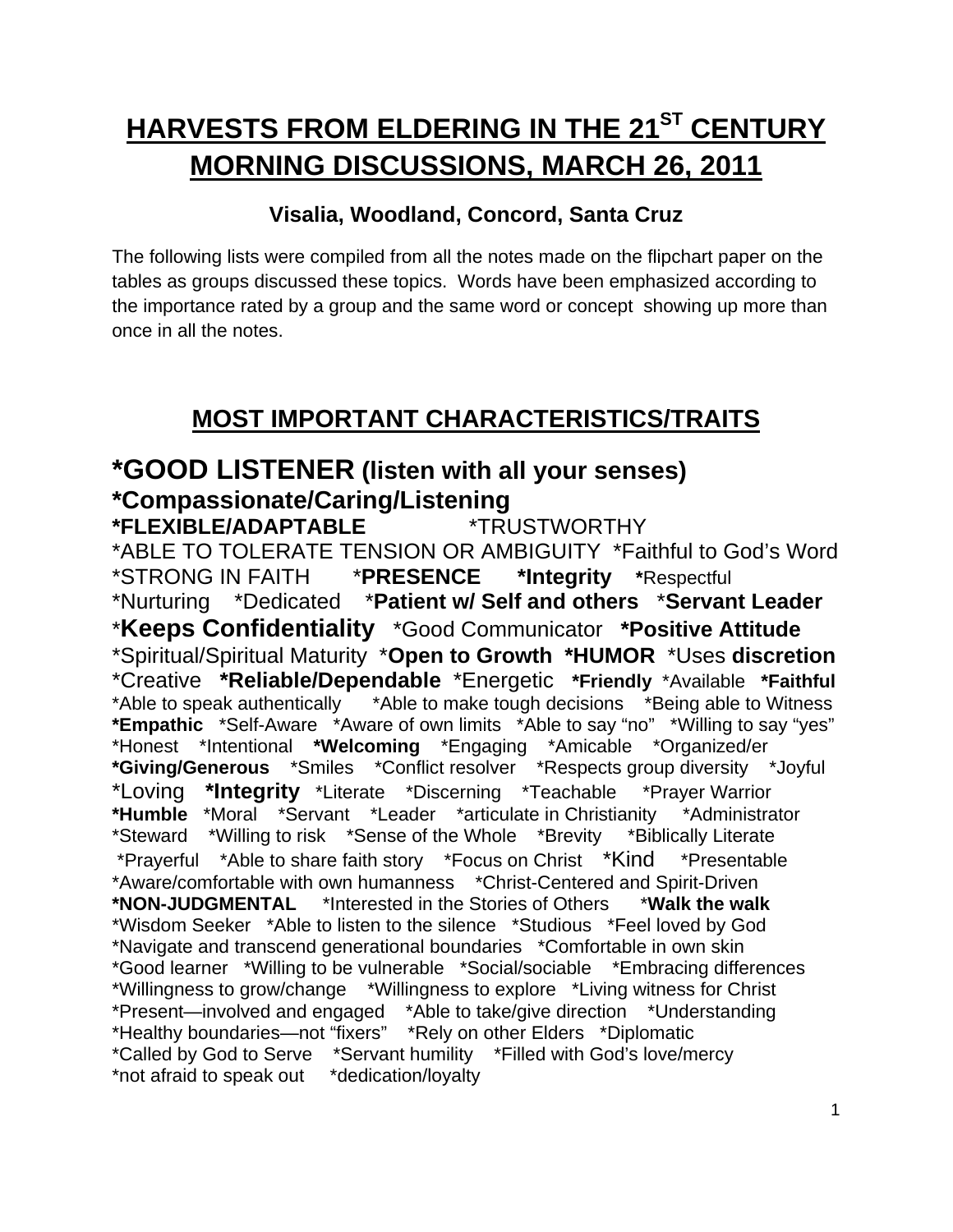#### **MOST IMPORTANT SKILLS/COMPETENCIES**

**\*LISTENING \*PERSPECTIVE: BIG-PICTURE \*LEADERSHIP \*EFFECTIVE COMMUNICATOR** \*FLEXIBILITY \*REASONABLE \*GOOD ORGANIZER \*THEOLOGICALLY COMPETENT \***BE PRESENT IN EVERY WAY** \*SUPPORT AND ASSIST THE PASTOR **\*Teaching** \*Evangelism \*Elders as a group are balanced between leaders/contemplative thinkers/ \*Diversity of thought/experience \***TEACHING/MENTORING OTHERS** \*PUBLIC SPEAKING and prayers \*Able to pray on the spot \*Know prayer songs \***Friendly** \*Gives impartial feedback \*Sense of humor **\*Inclusive** \*Open **\*Tolerates tension** \*Courage to talk to people \*Available for special needs \*Good follow through \*Versatile \*Group Facilitation \*Servant Heart \*Spontaneous "take charge" type \*The "calming voice in the storm" \*Stay Awake! \*Acceptance \*On a spiritual journey \*Able to accept help **\*Honesty** \***Discernment** of Spirit—why we do what we do \*People-person **\*Empathic** \*Work well with others \*Know when to refer \*Knows strengths and gifts \*Eloquence \*Story-telling/**testimony** \*Love of God/Jesus/Others driving actions \*Discretion \*Involved in Community \*Congregational voice/conscience \*Willingness to change \*Open to new relationships and perspectives \*Ability to be open and affirming \*Attune to the new folk \*Need both Marys and Marthas \*Understand the role **\*Biblical knowledge \*Presiding at the Table** \*Show up! \*Denominational knowledge \*Finding resources and training \*Approachable \*Ability to see Christ in others \*Speak loudly and clearly—project \*Sensitivity \*Pay attention—notice who is there and not there—call on parishioners \*Faith in and reverence for the power of the Elements at the Table \*Child-like **\*Stewardship**—Ability to lead and listen; respond to needs; prioritize your time \*Willing to accept criticism and change/give constructive suggestions \*Willingness to recognize problems and have the courage to find solutions \*Ability to speak more than one language to build stronger relationships \*Responsiveness to the Holy Spirit \*Prayerful Spirit \*Hospitable \*Active in all aspects of the church and outside church **\*Use available technology** \*Relational/Interpersonal Skills \*Organizational Skills \*Skills to resolve conflict \*Good family leaders (their own house is in order)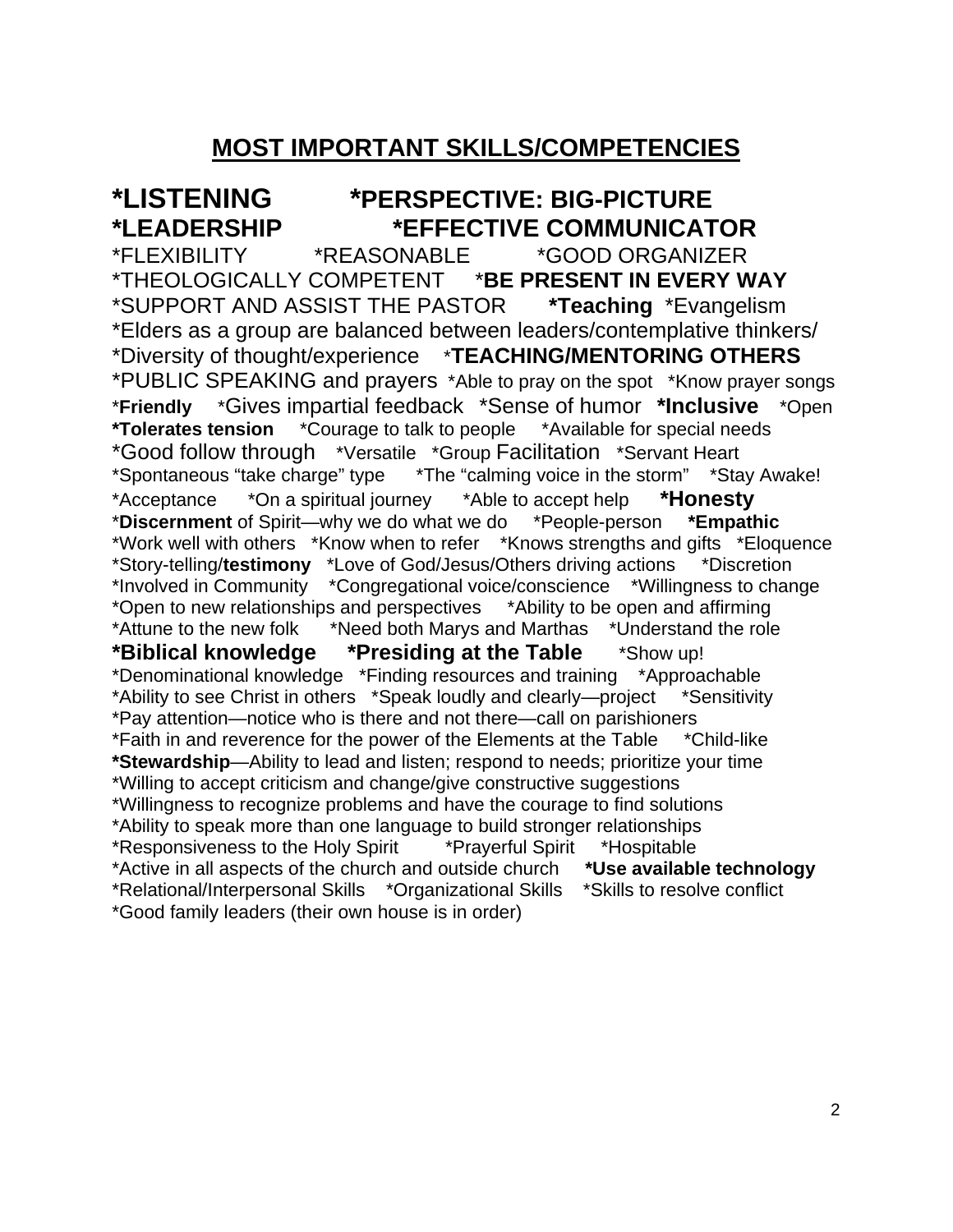#### **MOST IMPORTANT INFLUENCES (USE OF POWER)**

**\*COME FROM A PLACE OF LOVE (not divisive) \*PRAYING FOR/WITH PEOPLE \*MUSIC/WORSHIP \*EMPOWER THE VOICELESS \*MAKE HARD DECISIONS**  \*USE OF TIME MANAGEMENT/SETTING PRIORITIES \*BUDGET \*DEMONSTRATE ENTHUSIASM FOR PARTICIPATION AND GROWTH \*SPIRITUAL LEADERSHIP **\*Role Model** \*CONFIDENTIALITY \*MAINTAINING THE SPIRITUAL WELFARE OF THE CONGREGATION **\*CHANGE—SEEING THE NEED AND AIDING THE MOVEMENT**  \*SPIRITUAL RESPONSIBILITY-KNOW CHRIST AND MAKE HIM KNOWN \*Balance the tensions in the congregation \*Give people permission \***Encourage** outreach ministries \*Being positive \*Opportunities to Inspire \*Potential Implements of Change \*Creating choices vs. demanding action \*Trustworthiness \*Listening \*Understanding congregation power struggles \*Approachable \*Caregivers \*Educators \*Non-anxious Presence \*Openness \*Ability not to abuse power! \*Preparing for the Spirit \*Inclusive \*Unity \*Future Oriented \***Encourage** Participation **\*Encourage** Service \*Hope \*Calming Effect (Holy Spirit Wisdom) \*Reading the Bible to answer Life's Questions \*Balance of Power **\*Be a support mechanism for the Pastor** \*Personal Influence **\*Service to God and Congregation** \*Networking/Building Connections **\*Teaching by example** \*Presence for home/hospital bound \*Forgiveness \*Sensitive to needs **\*Serving on the Board (having a vote)** \*Invoke \*Cohesive elders act as a team \*Develop Spirituality for self/others \*Appreciate one another's gifts \*Communicating/collaborating with Pastor \*"Clear window" for spiritually powerful communion \*PRAY AND MODEL PRAYING \*Keeping the minister from being overwhelmed \*Listening to people's views \*Meet the needs of people where we find them \*Be prepared for…Whatever! \*Active participation in programs and ministry of the church \*vision and direction \*Not high and mighty—but human and real \*1Timothy 3:1-7 \*Administration \*Their wisdom/integrity called on in the public setting \*raises the bar of personal life \*Liaison between congregation and pastor \*knowledge of resources (community)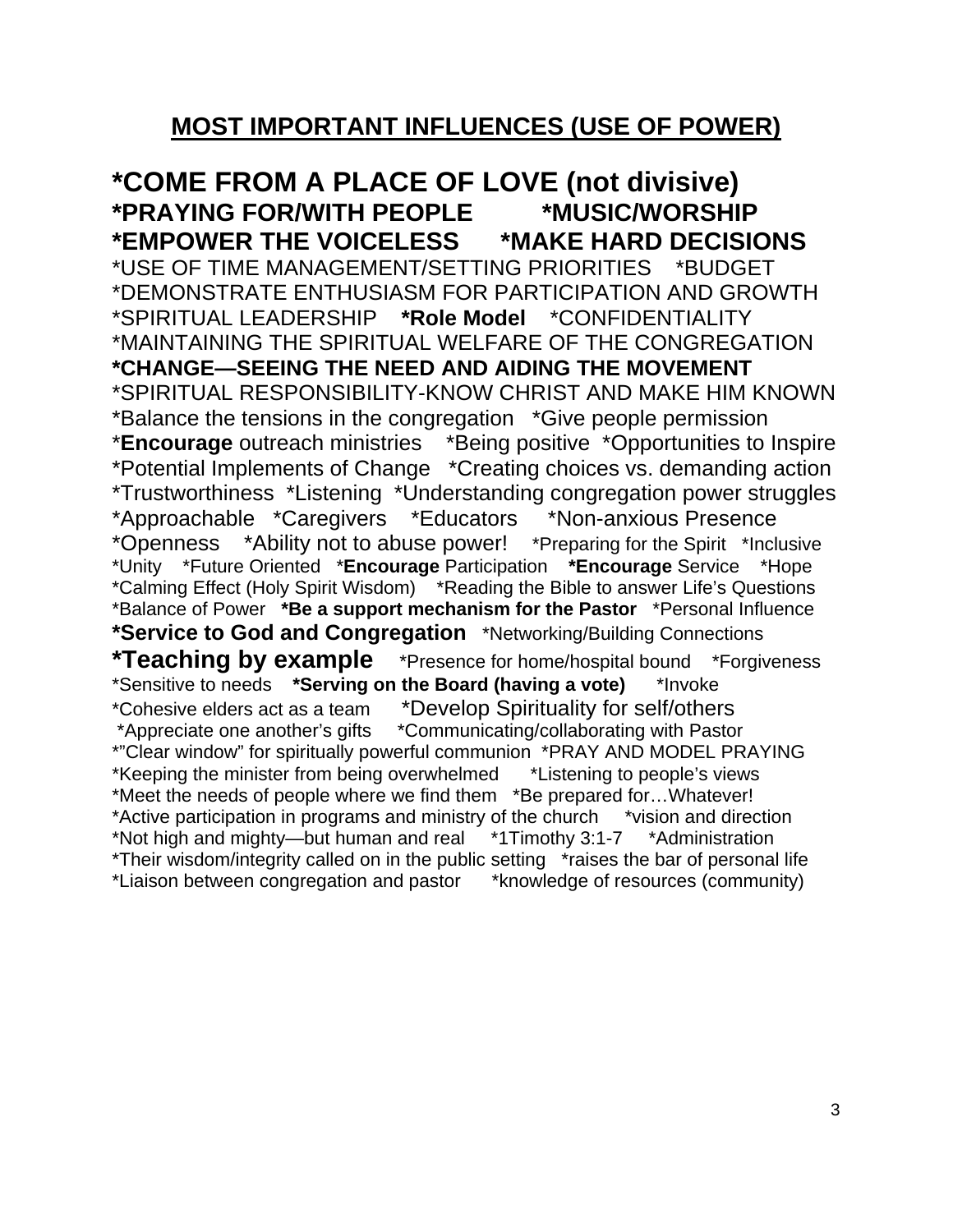## **MOST IMPORTANT AREAS OF SERVICE (MINISTRY)**

**\*STEWARDSHIP \*PRAYER LIFE—SELF AND OTHERS \*WORSHIP/OVERSIGHT AND PERSONAL PARTICIPATION \*Strong Presences at the Table \*Service to God and Church**  \*EARS/EYES/HANDS OF THE CONGREGATION SO THAT THINGS RUN MORE SMOOTHLY \*DISCIPLESHIP **\*CONFLICT RESOLUTION WITH CONGREGATION/MEDIATORS \*LISTENING AND HEARING—REALLY PAYING ATTENTION \*PRESENTÉ! \*Serving God \*MAINTAIN CONFIDENTIALITY**  \*Crucial Conversations **\*Outreach** \*Self-development **\*Assisting the minister**—able to do minister's job "in a pinch" **\*TAKE COMMUNION TO SHUT-INS/VISITATION** \*Empathic listener \*Continue to witness to those hungry for the Word \*Extending the invitation \*Innovators—leaders in creativity **\*Role Models \*Teachers** \*Hospitality \*Friendship \*Mission/Outreach \*Visits prisoners, etc. \*Pulpit Supply \*Advocate for follow through \*Debriefing and confidence with other Elders \*Bible Study \*Food preparation and clean-up \*Be welcoming and inviting \*Engagement—not just sharing the story—but the experience and feelings \*Open and available for special needs \*Counseling families; debriefing \*Serving God by serving others \***Being a living witness** \*Support the Pastor \*Public speaking **\*Providing spiritual leadership** \*Discern gifts in self/others \*Nurturing **\*Ministering to people outside our comfort zones** \*Cultural transition—supporting people through change \*Connecting intentionally \*Support for decisions/actions of congregational leadership \*tithing \*Mentoring and training new Elders \*Visiting new members \*Greeting guests \*Visionary for the future of the congregation—establish goals and/or direction \*Ecumenical Efforts in community \*peace-makers/mediation \*Modeling core values of the congregation in the community \*cross-cultural ministry \*Oversee the life of the church—know what's going on \*Administration?? \***Justice** ministry for those who have no voice \*Children's Ministry \*Education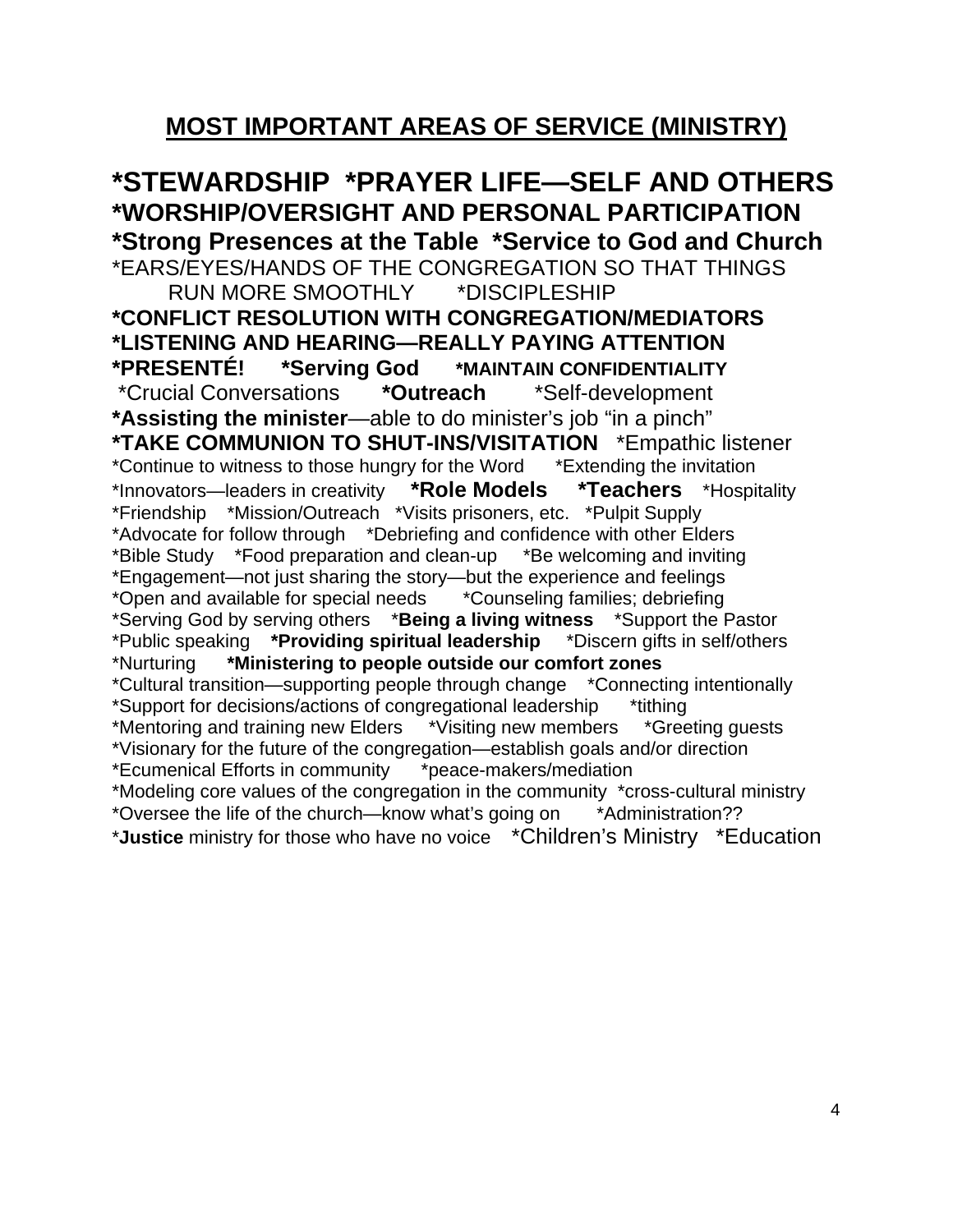The following notes were compiled as a summary from the responses made at all the locations during the morning discussion of the history of Eldership:

# **WHAT'S CHANGED?**

 \*No longer only men \*No longer In charge of the service (full authority) \*Larger pool of Ordained ministers today \*Not as much "pillars" of the church \*No longer seen as all-knowing/authority ("ruling Elder" issues) \*Less training \*Women serving \*Church structure is based more on a business model \*Mobility—fewer long-term members \*Names of the role/office change \*Not necessarily seen as much as a Sacred Position—not as important \*Not as learned in the Bible \*Harder to build/plant congregations \*Humor at the Table \*No longer seen as an Elder—for Life \*Lower numbers in the congregation \*Not necessarily based on chronological age—younger Elders \*Church no longer center of the culture \*People are looking deeper/wanting more \*Churches are now Open and Affirming \*Online technology=no personal relations \*Visitations harder—Elders are busy people, and not everyone welcomes drop-in visits \*Can be difficult to find place to use gifts \*Structure is changing; consider the purpose \*Multiple congregations in same building \*Getting more part-time pastors \*Dress Code—anything goes \*Generational differences in expectations/practices \*There are spiritual leaders in the congregation who are NOT Elders \*Family involvement has declined (Sunday youth sports games, etc.) \*Flexibility as pastors come and go; partnership with pastors \*Elders are not always on the board or involved in decision-making \*Lack of training and education for eldership

\*In the Spanish church—pastor is and Elder and those who help the pastor are deacons \*Promotion, marketing, electing of elders—need to know their gifts and talents

# **STAYED THE SAME?**

\*Honor/respected authority \*Preside at the Table \*Oversee some ministry \*Confidentiality \*Guardian of Traditions \*Shepherding lists \*Spiritual Wisdom \*Called to sub-pastor \*Communion to shut-ins \*pulpit supply \*Commitment \*core—Body (backbone) \*Still not perfect \*Embraces Individuality \*Visitation \*Making change remains hard thing to do \*Our need for spiritual development \*Clergy still need the support/help of Elders \*Leadership expectation \*Faith remains central \*Elders are still lay/volunteer \*Still teach/model/mentor \*Advanced Technology/knowledge does not equal wisdom \*Continuity of traditions \*Celebrate different gifts of individual Elders \*Elders as liaison with Pastor \*Elders need to change as the congregation changes \*Spiritual Omnibudsman \*Passion to see church body grow in numbers and spirituality \*Word of God \*Bridge divisions in the church \*Walk the walk